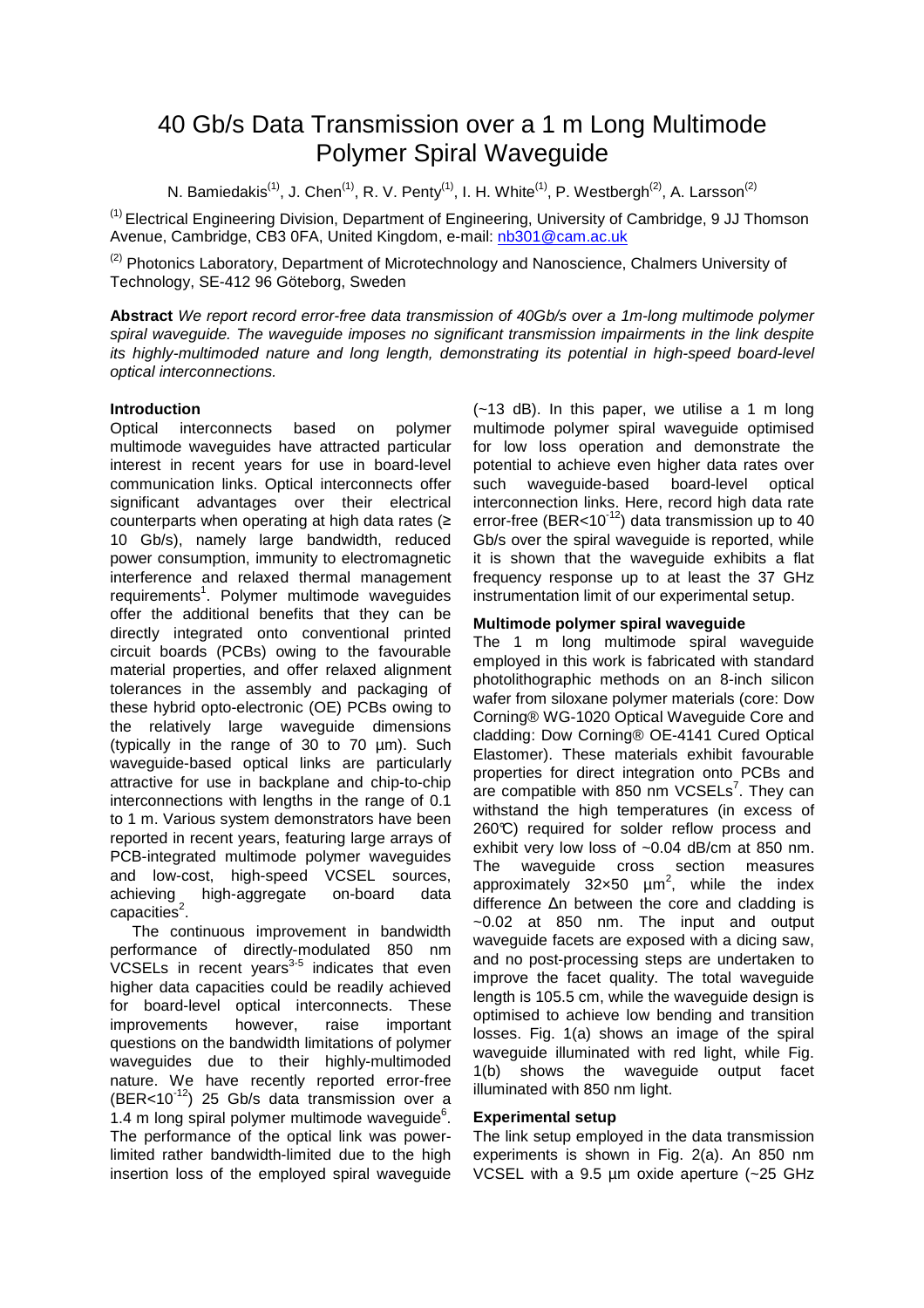

**Fig. 1:** Images of (a) the spiral waveguide illuminated with red light and (b) the waveguide output facet illuminated with 850 nm light.

bandwidth) is employed as the light source<sup>5</sup>, while a 50/125 µm MMF pigtailed 30 GHz photodiode (VIS D30-850M) is used as the receiver. A pair of 16x microscope objectives (NA=0.32) is employed to couple directly the emitted light from the VCSEL into the waveguide and a cleaved 50/125 µm MMF patchcord is used at the waveguide output to collect the transmitted light. Index-matching gel is used at the waveguide output facet to minimise coupling losses. The received light is delivered to the highbandwidth photodiode via a multimode variable optical attenuator (MM VOA, Agilent NA7766A) which is employed to adjust the average received optical power. A  $2^7$ -1 pseudorandom bit sequence (PRBS), emulating the short run length block codes usually used in datacommunications, is generated by an Anritsu pattern generator (MP18000A) and directly modulates the VCSEL via a 40 GHz bias tee and a 40 GHz RF probe. The received electrical signals at the photodiode end are amplified by a 40 GHz SHF amplifier and delivered to a digital communication analyser (Infiniium 86100A) to observe the waveforms, and a bit-error-rate (BER) tester (Anritsu MP1800A) to perform BER measurements. For comparison, the corresponding back-to-back optical link (without the spiral waveguide) is also set up [Fig. 2(b)]. A cleaved 50/125 um MMF collects the emitted light from the VCSEL source and another fibre patchcord delivers it to the photodiode via the MM VOA. The total insertion loss of the spiral waveguide [power difference between points A and B in Fig. 2(a)] is measured to be approximately 9 dB and includes the

material, propagation and coupling losses. The insertion loss of the MM VOA is ~1.8 dB.

## **Data transmission results**

The performance of both optical links (back-toback link and the link with the 1 m long spiral waveguide) is assessed at the data rate of 25 Gb/s, 36 Gb/s and 40 Gb/s. The operating conditions of the VCSEL are appropriately adjusted for the different data rates in order to achieve optimum link performance. Typical values employed are ~14.6 mA bias current and ~1.2 Vpp RF modulation amplitude. Fig. 3 shows the received eye diagrams for the waveguide and the back-to-back link at all three data rates studied, while Fig. 4 shows the respective recorded BER curves. Open eye diagrams are obtained for the waveguide link for all studied data rates, while small additional noise and dispersion can be noticed in the waveforms due to the insertion of the waveguide in the link. The smaller eye opening observed for the higher data rates (36 Gb/s, 40 Gb/s) is due to the bandwidth limitation of the active components in the link and is also apparent in the eye diagrams obtained for the back-to-back link. Error-free  $(BER<10^{-12})$  data transmission is confirmed with BER measurements up to 40 Gb/s. The BER curves demonstrate a small power penalty due to the insertion of the waveguide in the link. The power penalty for a 10<sup>-9</sup> BER is found to be  $\sim$ 0.5 dB for 25 Gb/s, and ~1.2 dB for 36 Gb/s and 40 Gb/s. The results clearly demonstrate that the polymer multimode waveguide can successfully support high data rates, up to at least 40 Gb/s, despite its highly-multimoded nature and long length.

#### **S21 measurement**

To further demonstrate the adequate bandwidth of the 1 m long spiral waveguide, the frequency response of the back-to-back and waveguide link is recorded. A similar setup to that shown in Fig. 2 is employed, but the pattern generator and oscilloscope are replaced with a vector network analyzer. The frequency response of the waveguide is found by subtracting the two



**Fig. 2:** Experimental setup for the (a) waveguide link and (b) the back-to-back optical link.